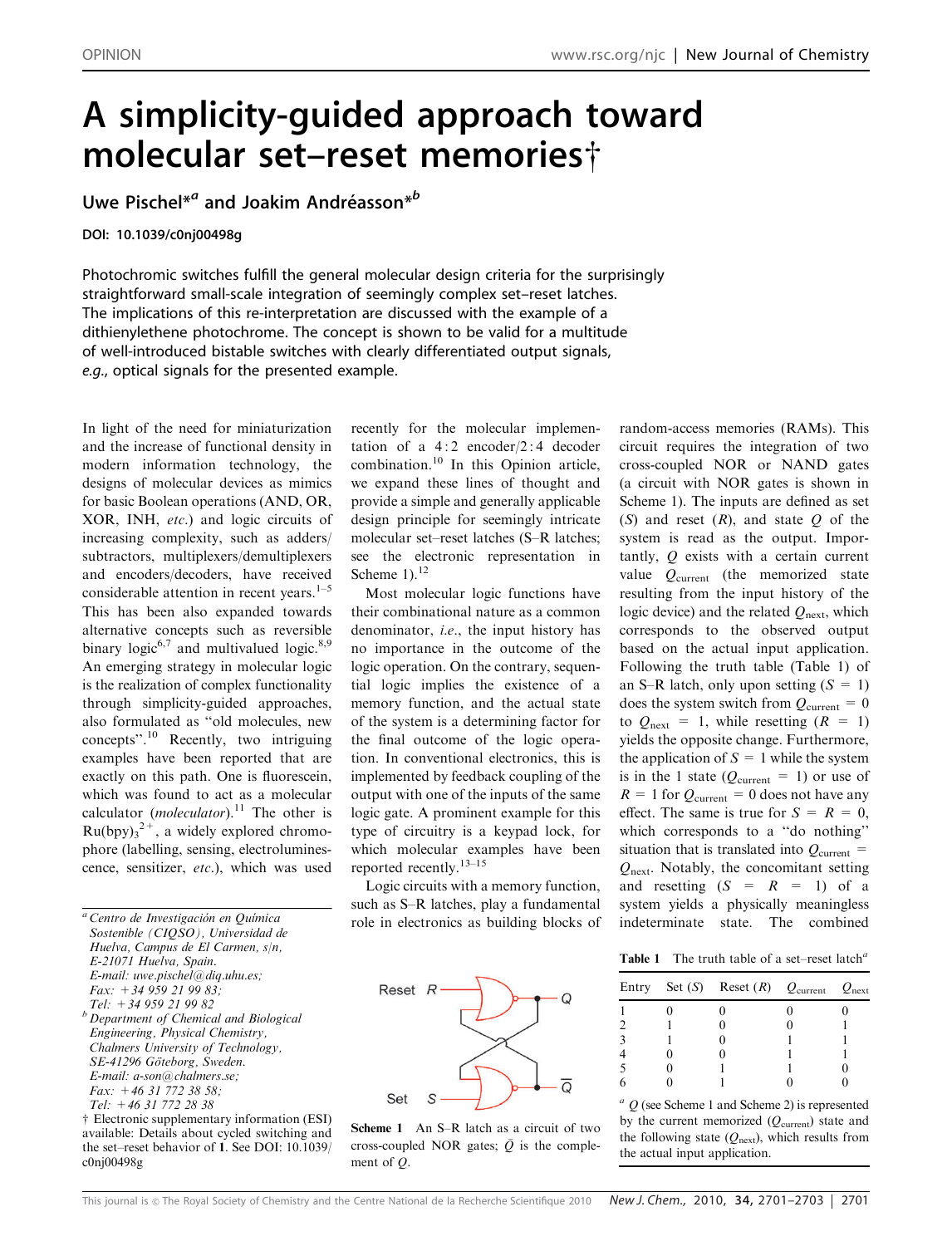

Scheme 2 The general representation of the logic function of an S–R latch. The corresponding entry of the truth table (Table 1) is indicated in parentheses.

effects of  $S$  and  $R$  inputs, depending on the memory state  $Q$  of the system, are summarized in Scheme 2. Due to the importance of the S–R latch function in electronics, as well as the academic challenge of its molecular mimicking, its realization has recently received growing attention, but is documented only by a handful of examples. These include biomolecular devices,  $16,17$  a photo-electro<br>switch,  $18$  an electrochemically-driven an electrochemically-driven finite state machine $19$  and a redox-active monolayer.20

At first glance, the scarcity of examples could be thought to reflect some very constrained pre-conditions for a molecular S–R latch. However, this is not the case, and it occurred to us that the molecular implementation of this logic function is far more general and based on just a few conditions. In essence, a bistable molecular system is needed, whose state, Q, can be read out through sufficiently differentiated signal levels. Optical signals in form of absorbance or fluorescence are very convenient from a practical point of view. Furthermore, the  $S$  and  $R$  inputs are expected to act state specifically, i.e., the S input only has an effect on the  $Q = 0$  state and the R input acts chemically only on the  $Q = 1$  state. The stored information in form of the corresponding chemical species should be stable so as to guarantee that the ''do nothing'' situation ( $S = R = 0$ ) is not accompanied by a change of the  $Q$  state. The application of the S or R input for  $Q = 1$  or  $Q = 0$ , respectively, should not lead to input accumulation. This limits the use of chemical input signals. Finally, the switching process  $Q = 1$  to  $Q = 0$  and vice versa should be repeatable, and thus chemical reversibility is required.

As results from these few pre-conditions, the function of an S–R latch can be implemented in a simplicity-guided approach with surprisingly uncomplicated molecules such as photochromes.<sup>21</sup> Herein, we discuss a representative switch of this class (1, see Scheme 3) to illustrate the essential functional requirements for molecular S–R latches. It should be pointed out that the general lines of interpretation are not just limited to this concrete example, but can also be applied for a multitude of switches relying on similar principles. Thus, the core message of this contribution is the generalization of the molecular S–R latch concept.

Photochromic dithienylethene (DTE) switches are promising candidates to implement S–R memory functionality in an all-photonic manner, i.e., optical inputs and outputs.15,22 This is an advantage in front of the otherwise frequently encountered input–output inhomogeneity of molecular logic devices, which is a problem for their concatenation.4,5 In our actual example, the well-used DTE photochrome 1 is employed (see Scheme 3). $23-25$  On the one hand, 40 s irradiation with UV light ( $\lambda = 302$  nm, *ca.* 1.5 mW cm<sup>-2</sup>,  $S = 1$ ) converts the open form 1o (no absorbance at 595 nm,  $Q = 0$ ) to the closed form 1c (high absorbance at 595 nm,  $Q = 1$ .<sup>\*</sup> On the other hand, the application of

broadband visible light for 10 min  $(\lambda > 450 \text{ nm}, \text{ca. } 100 \text{ mW cm}^{-2}, R = 1)$ reverses this conversion. The corresponding isomerization quantum yields in methanol solution have been reported to be 0.57 and 0.014, respectively.<sup>25</sup> Extended irradiation of the closed form 1c  $(Q = 1)$  with the S input wavelength after the establishment of the photostationary state has no effect, as is also true for irradiation of the non-colored open form 1o  $(Q = 0)$  with the R input wavelength. The ''do nothing'' situation  $(S = R = 0)$  leaves the system in its present state  $(Q = 0 \text{ or } 1)$ , as derived from the extraordinary thermal stability of both isomeric forms (practically stable over months, herein tested with no detectable absorption changes over 88 h).<sup>26</sup> Hence, all six possible entries of the S–R latch truth table (Table 1) are fulfilled by this system.<sup>†</sup> The cycling between the  $O$ states can be repeated many times  $(>10000$  times, as shown for various DTE derivatives in the literature)<sup>26</sup> and is herein demonstrated as exemplary for 10 cycles. $\dagger$  The reading out of the Q state via its absorbance in the visible region, which may trigger partial backisomerization from the closed to the open form and thereby destruction of the memorized bit, can be elegantly accomplished in a non-destructive manner by a recently reported supramolecular approach, including the use of a fluorescence output.<sup>27</sup>

Photochromes have been frequently suggested for applications in data storage, $2^{1,28}$  typically in the context of write–(read)–erase cycles. However, it must be stressed that the specific implementation of S–R latches based on the all-photonic operation of photochromes is without precedent. In line with the initially mentioned ''old molecules, new concepts'' idea, this discussion should contribute to alternative views on generally accepted switching phenomena for the purpose of advanced molecular logic functions.



Scheme 3 The photochromic switching of system 1.